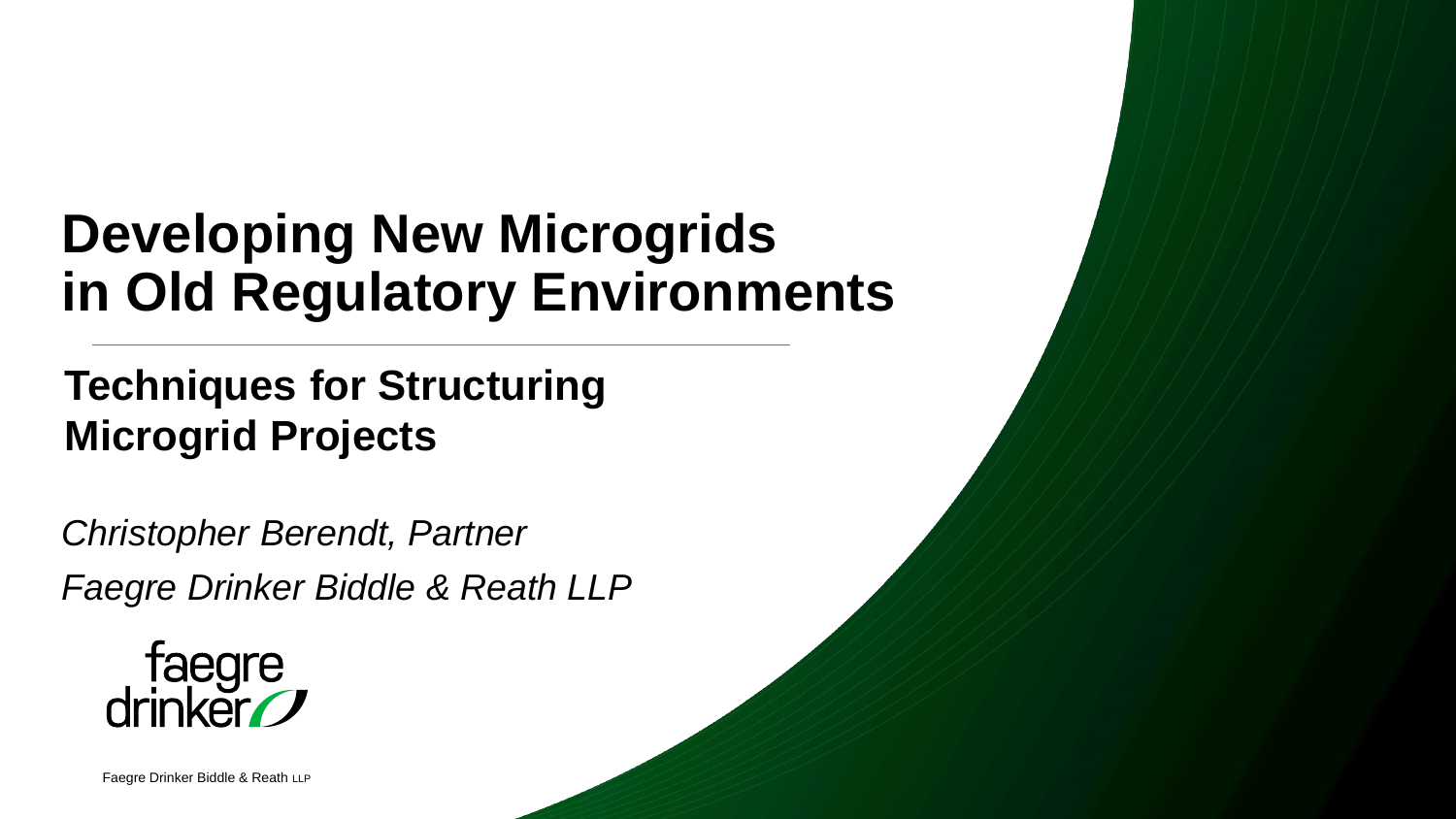#### **Framework Points …**

- **Brief overview of frameworks and then your questions ….**
- **Structuring a microgrid project requires looking at how various legal frameworks can operate together:**
	- Energy
	- Tax
	- Environmental
	- Real Estate
	- Finance
	- $\bullet$  Etc.

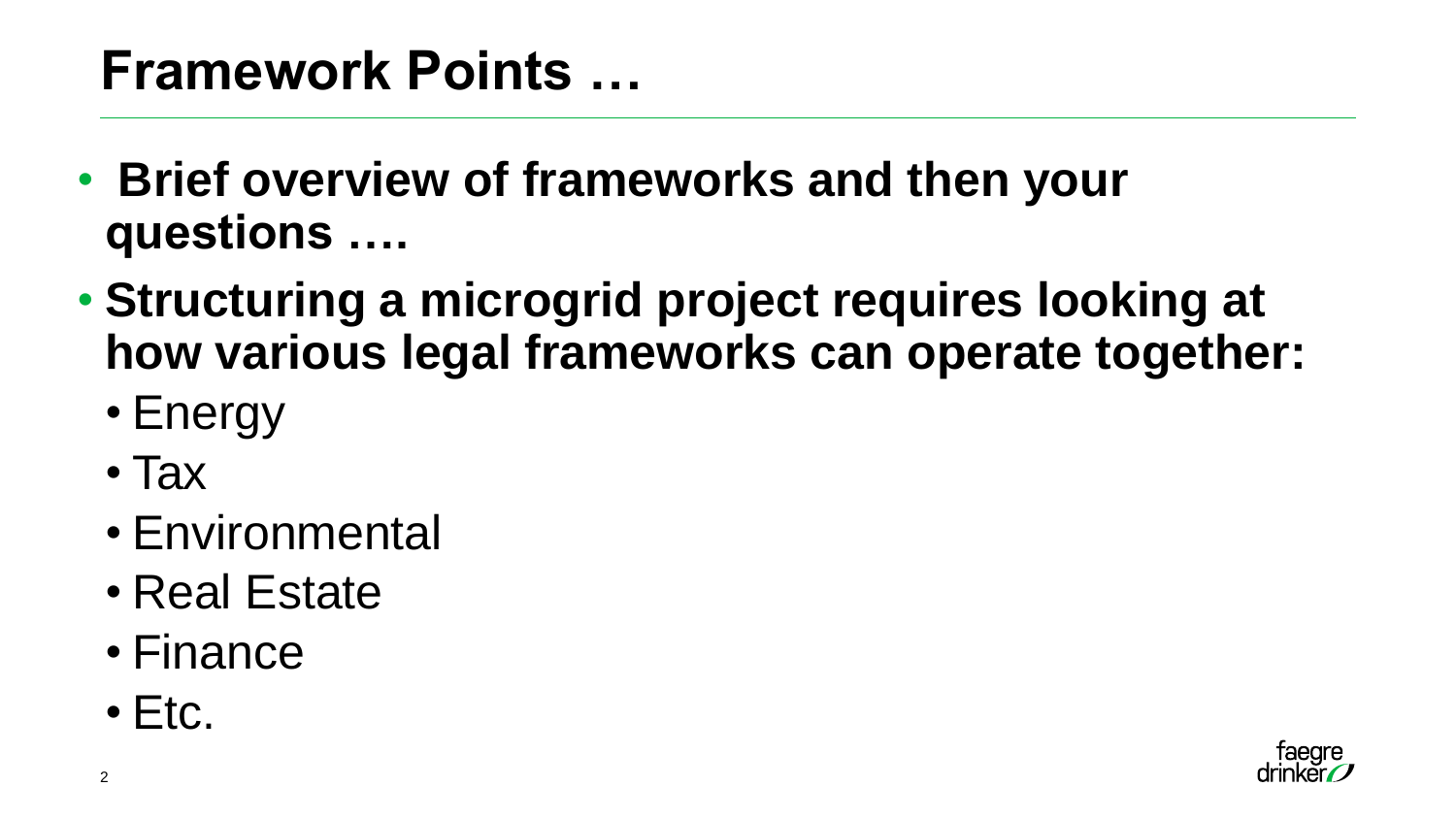### **Energy Regulatory Challenges**

- **Energy Regulations often present the core challenges facing microgrid development:**
	- Who can own and operate microgrid generation?
	- Who can own and operate microgrid distribution?
	- How many customers can a microgrid serve?
	- Can you combine hybrid resources in a microgrid?
	- Can you reasonably interconnect a microgrid to the grid?
	- Is there a utility tariff and rate schedule that makes sense for a microgrid?
	- Why did the microgrid cross the road?

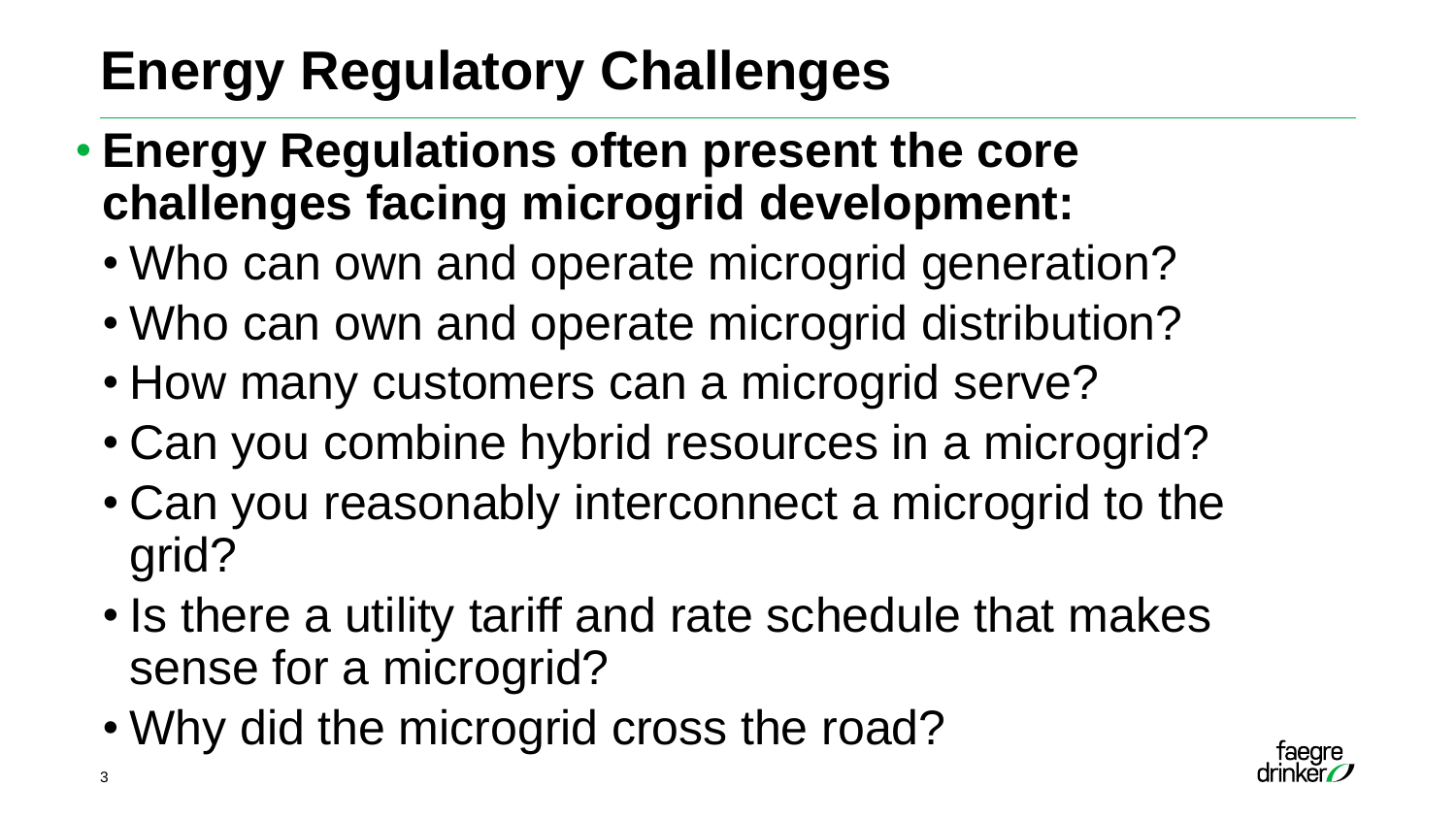#### **Almost all jurisdictions have this in common …**

- **Regulatory frameworks that are not setup for microgrids …..**
- **Change is coming, multiple microgrid tariff and grid modernization proceedings**
- **What to do in the meantime?**

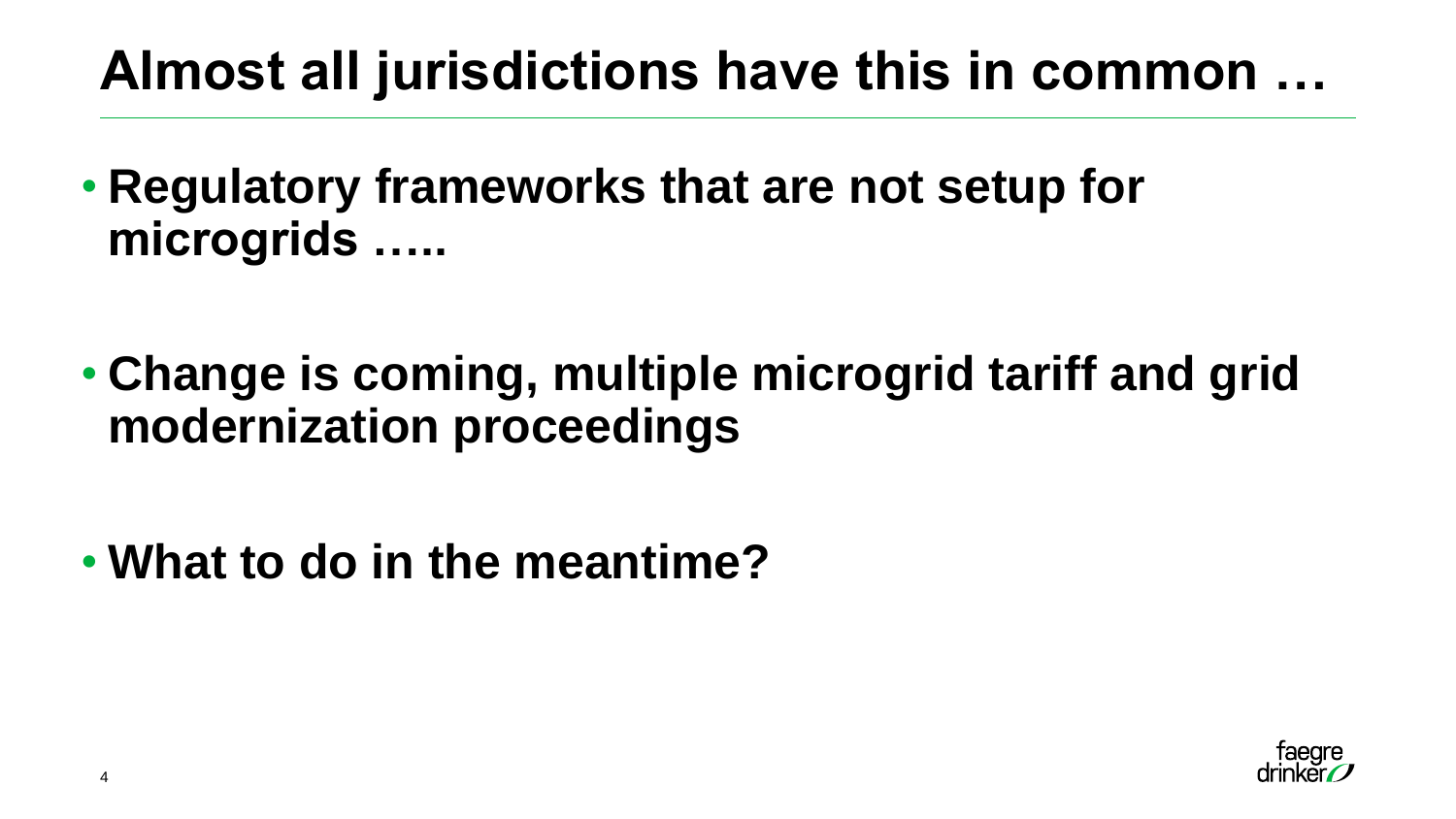#### **Use Existing Building Blocks in a New Way**

- **Use current regulations for retail power sales, behind-the-meter generation, power distribution, etc.**
- **Use each for its intended purpose and then combine**
- **Opportunities to do each in a manner that supports its combination with the others**

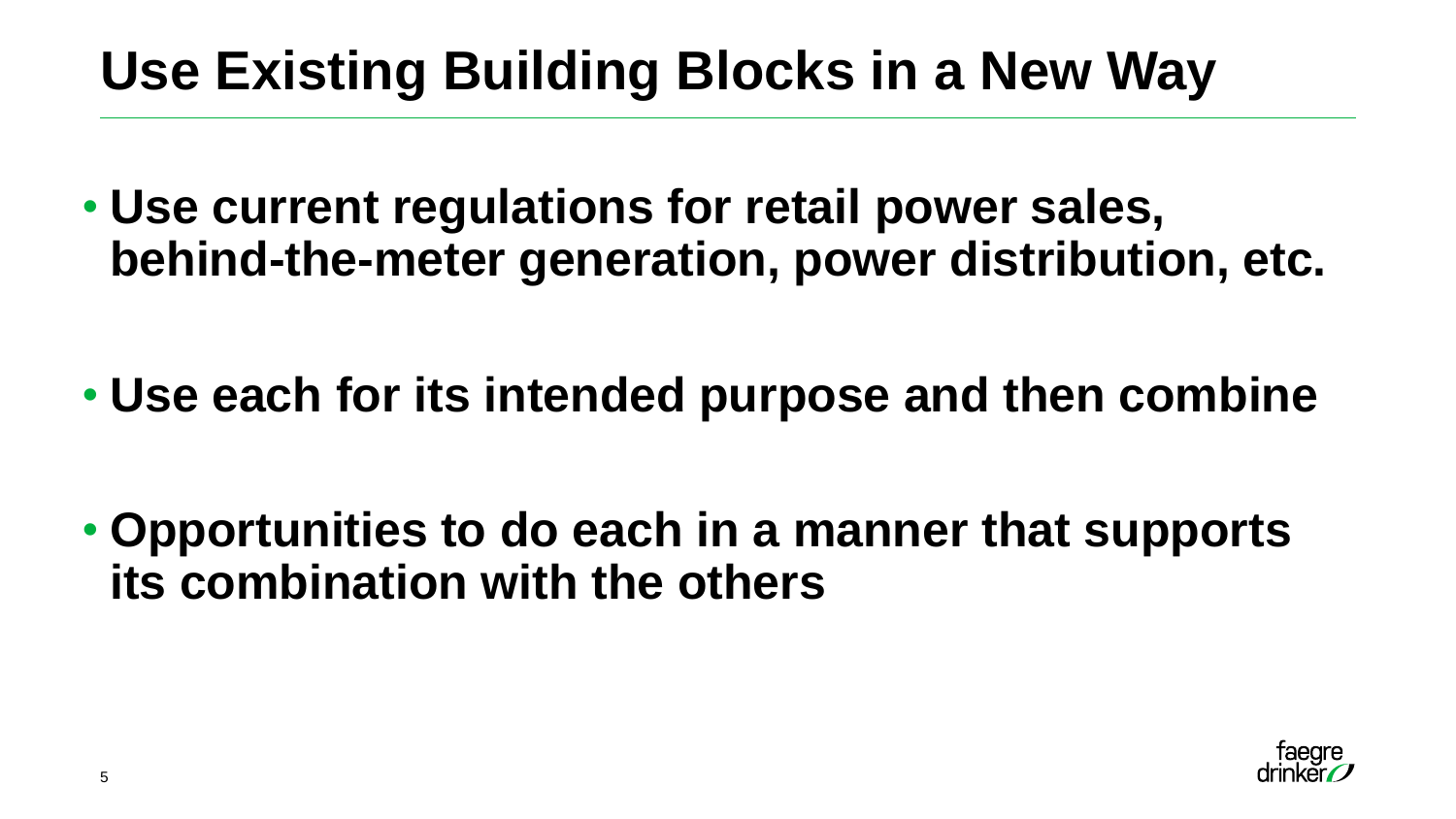#### **What have you seen with your project?**

# **Q&A**